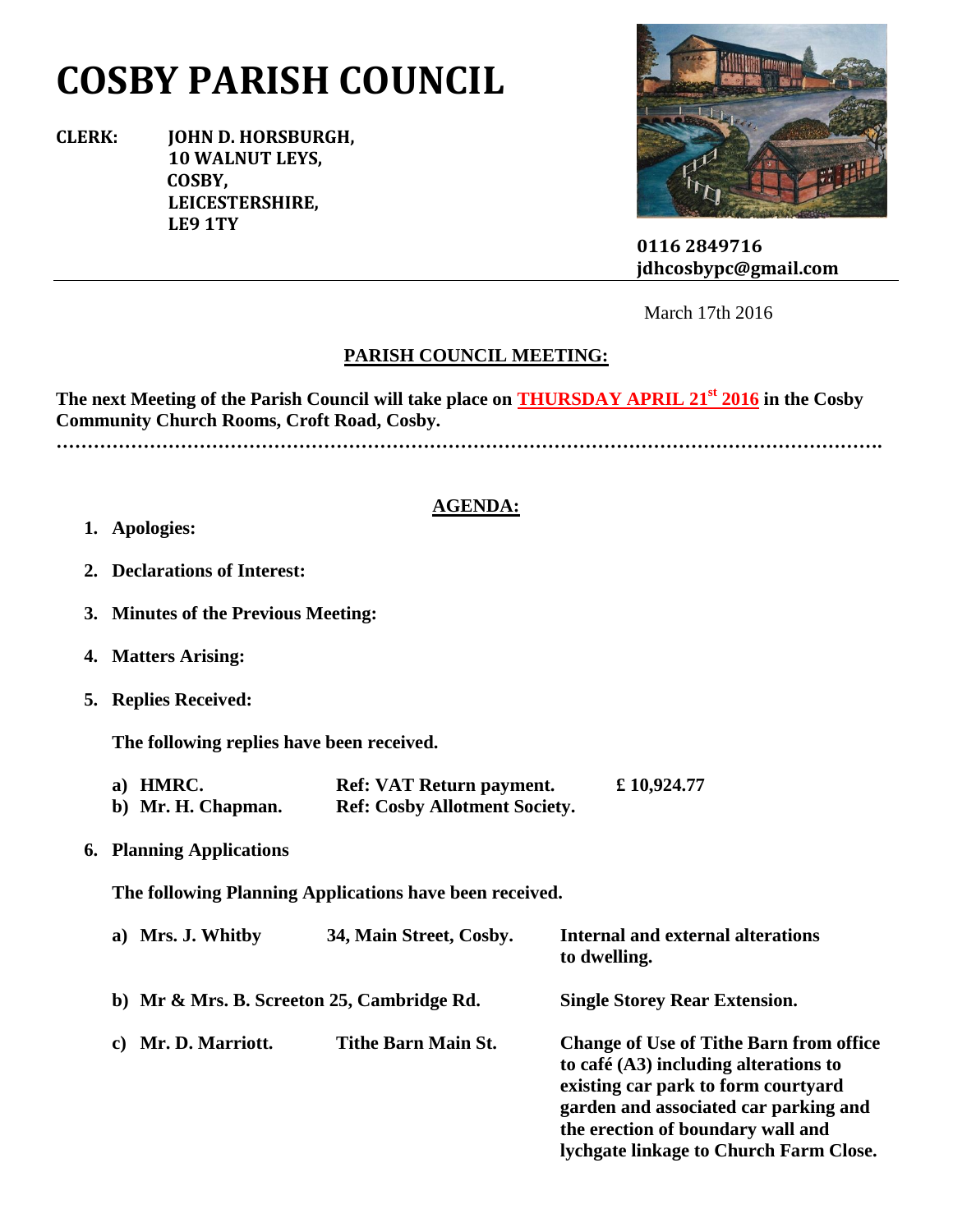**d) Mr. D. Marriott. Tithe Barn Main St. Change of Use of Tithe Barn from office to café (A3) including internal alterations insertion of flue, air conditioning fans and the erection of adjoining boundary wall (and lychgate linkage to Church Farm Close)**

**Mr. Marriott has asked if he could attend the meeting to explain and discuss his plans which is why this item is early on the Agenda.**

#### **7. Correspondence:**

**The following items of correspondence have been received.**

- **a) L.C.C. Ref: Highway Authority Response Planning application (c) (Enclosed)**
- **b) L.C.C. Ref: Local Flood Authority Response Hewitt's Site. (Enclosed)**
- **c) Jelson Homes. Ref: Community Consultation Event.**
- **d) Grant Thornton. Ref: Annual Audit Return. 10th June.**
- **e) B.D.C. Ref: Community Network Forum.**
- **f) B.D.C. Ref: Register of Electors Update.**
- **g) B.D.C. Ref: Invoice for Litter Clearance.**
- **h) L.C.C. Ref: Closure of Footpath W40 (Temporary)**
- **i) L.C.C. Ref: Leicestershire Matters Magazine.**
- **j) L.& R. A. L. C. Ref: Membership Renewal.**
- **k) Animal Control. Ref: Control of Horses Act 2015.**
- **l) L.Gov. B. Comm. Ref: Electoral Review of Leicestershire Final Recommendations.**
- **m) Charity Commission. Ref: Charity Commission News.**
- **n) Blackrock. Ref: Charinco Common Investment Fund Report.**
- **o) Bailey Punshon Ltd. Ref: Employee's P60 Forms.**
- **p) AoN. Insurance Ref: Annual Insurance Renewal.**
- **q) Heartbeat Trust. Ref: Village defibrillator. Monthly Checks.**
- **r) Marie Wilson. Ref: Land ownership.**
- **s) Rosie Biggs. Ref: Horticultural Development Officer. Victory Park.**
- **t) Wendy Connelly. Ref: Clerk's Position.**
- **u) Mrs. J. Chapman. Ref: Cemetery issues.**
- **v) Graham Anderson. Ref: Parish Council Website. (Enclosed)**
- **w) Tina Britt. L.C.C. Ref; Parish Council Website. (Enclosed)**

**The Chairman has asked that a discussion takes place on the future of the Council's Website.**

### **8. The Garner Cup:**

**Mr. Tanner has asked that this item be placed on the Agenda.**

**9. Cemetery Working Group Report**

**To date I have received 12 indications of interest in the Cemetery Maintenance Officer position and to date three positive applications.**

**10. Clerk's Position Working Group Report:**